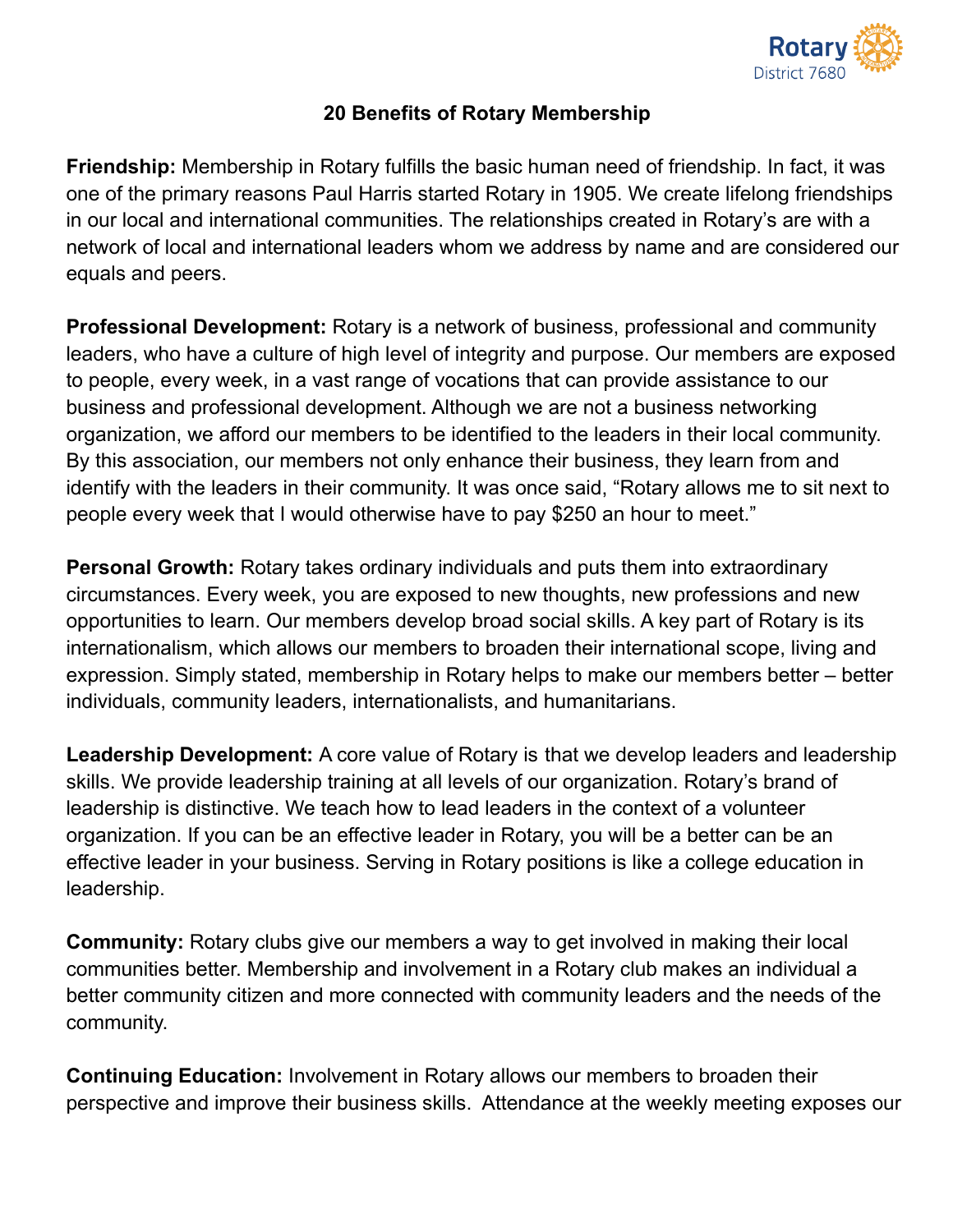

members to the meeting's program which include speakers talking on a variety of topics. Further, training is available for Rotarians who take on responsibility in the organization. Training in fundraising, non-profit management, event production, communications, etc. will help you to grow in Rotary and develop additional business skills.

**Fun:** Rotary is fun. The club projects are fun. Social activities are fun. And the service is fun. Our club meetings and other events are filled with fellowship, humor and entertainment. Every Rotary club and district has parties and activities that provide social fun and camaraderie. Our members are friendly, welcoming and engaging.

**Public Speaking Skills:** Rotary club meetings and events place a high value and regard on effective public speaking. Participating in a Rotary club helps our members to develop confidence and skills in public communication, and the opportunity to use it. Rotarians who get more involved will be exposed to higher levels of public speaking training.

**Global Citizens:** Rotary is in over 200 countries and geographical regions. There are few places on the globe which do not have a Rotary club. This global presence gives our members the exclusive opportunity to create friends in both the local community and the world community. This global connection gives you the opportunity and vehicle to be a better global citizen. Members who are involved in international businesses will find access to global business, professional and community leaders a valuable asset.

**Unique Travel Experience and Assistance:** Members who travel will find that being a Rotarian will open doors throughout the world. "The Pin Gets You In!" Visiting a Rotary club while you are traveling will give you immediate access to local resources and information. Also, Rotary clubs everywhere can provide quick assistance in obtaining services of a doctor, lawyer, dentist, etc., while traveling.

**Next Generation Programs:** Rotary provides one of the world's largest, most structured and responsible youth program. Our youth exchange program, both our academic year and short-term, summer exchange are recognized as one of the best and most cost efficient available. We also have clubs in high school and college that help students develop their leadership, social, organizational and communication skills. These youth programs are available to the family members of our Rotarians.

**Develop Social Skills:** Every week and at various events and functions, Rotary develops one's personality, social and people skills. Engagement with Rotary during international travel helps introduce Rotarians to new cultures and languages.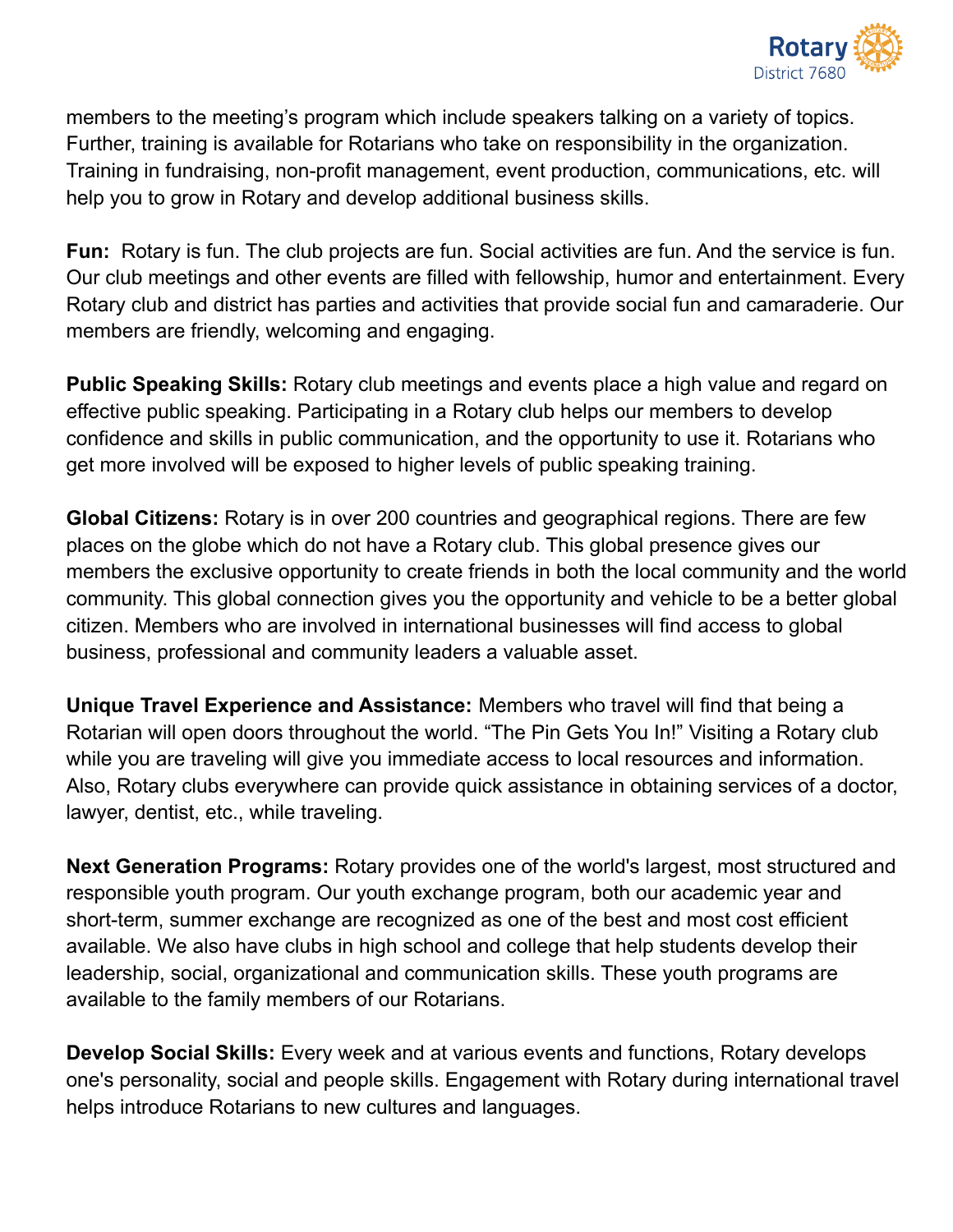

**Opportunities for the Family:** Involvement in a Rotary club immediately integrates the family into a community's support network. Lifelong relationships and friendships are created that can support a family for years. Rotary service projects are an ideal opportunity for working with your children to teach them the value of helping others. Finally, Rotary's Next Generation programs can help the children of Rotarians to develop special skills and experiences that can distinguish them as they apply to colleges and universities.

**Vocational Skills:** Rotary fosters growth and development in each person's profession or vocation and encourages sharing this development with others.

**Ethics Treatment:** One of Rotary's core principles is the "4-way Test" which governs ethical standards. Rotarians are expected to be ethical in business and personal relationships. Further, Rotary presumes an ethical relationship between its members. Rotarians presume the goodness in one another, in both a business or volunteer capacity.

**Cultural Awareness:** Rotary is a cross section of the world's most prominent citizens from every background. Rotarians learn to love and work with people everywhere.

**Prestige:** Rotary is the oldest and most prestigious civic organization in the world. Membership in Rotary is by invitation only. Worldwide, Rotarians are recognized as some of the most prominent individuals in business, professions and the community. Being a Rotarian gives you instant access to these people, and helps to identify you as one of these individuals.

**Community Connections:** Membership in Rotary immediately connects you with a broad range of professions and professionals, in your club, city, region or globally. We encourage our members to do business with each other because we trust the members in Rotary. Vocational diversity is one of Rotary's core values. Because of this diversity and our ethical treatment of one another, our members can have confidence in creating long term business relationships.

**The Opportunity to Serve:** Service is what Rotarians do. We change the lives of others in need. Your membership in Rotary gives you the opportunity, structure, knowhow and resources to provide service to others. The benefit a Rotarian receives by helping someone else is extraordinary and life affecting.